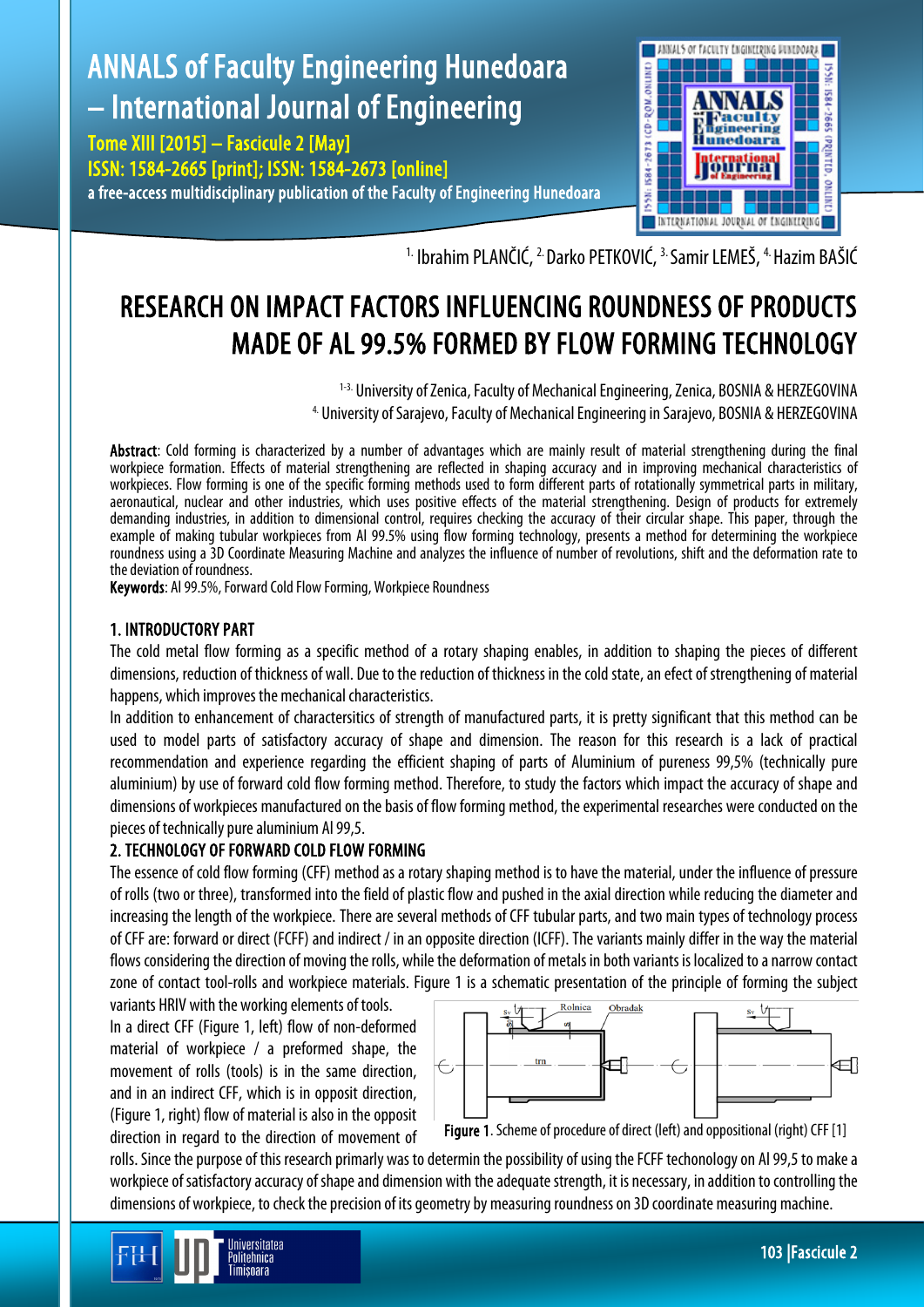## 3. ROUNDNESS OF WORKPIECE AND WAYS TO MEASURE IT

According to the definition, roundness refers to the state of circular line or surface of circular part, which all points on the line or on the circumference of the cross section are equidistant from a central point. Deviation from roundness is the radial width of the annular area between the two coplanar, mutually concentric circles. Since the 1950., when this term was introduced, the roundness was defined as an important characteristic of process, which enhanced the quality of defining the round-shaped parts. In the course of time, devices for measuring and control have been further developed. It is well known that today in specifications of equipment, needed for technical control and measurements in big, and also in small production organizations, due to many advantages, the coordinate measuring machines are the most applied. They execute many different measurements, but, also, provide possibility to measure roundness using the modern methods. These are methods of examining roundness with the external measuring reference (type of rotating tabel and type of rotating antenna), in contrary to the conventional method with the internal measuring reference (diametrical examining of roundness, examining of roundness by using the measuring spikes and examining of roundness by using the V-prism). For measuring roundness, as other devices, the coordinate measuring devices detect small deviations from an ideal shape of circle ("out of-round"), and today are used four recognizable methods to assess deviations from roundness: Method of the smalles circular squares, Method of the smalles circular zone, Method of the smallest circumscribed circle and Method of the biggest inscribed circle. Results of measuring roundness by these methods in average differentiate 10-15% [4].

#### 4. EXPERIMENTAL WORK

In order to determin accuracy of manufacturing the parts of technically pure Aluminum in the course of cold forming, shaping Al 99,5 chamber was done in two phases of FCFF technology. Figure 2 brings dimensions of preform and workpiece by phases of FCFF technology.



Figure 2. Desing and dimension of preform and workpiece in the 1<sup>st</sup> and 2<sup>nd</sup> phase of FCFF technology

#### 4.1. Plan of experiment

For the experimental research, a total factor plan of experiment with three independent changeable factors ( $k=3$ ) was used, and the experiment was repeated in the central point of the plan (zero plan point). Matrix plan and levels of variation of factors in the first and in the second phase are presented in the table of research results, Table 1.

| <b>Run</b> | Plan-matrix and natural factors levels in: |        |                 |                       |        |                 |                        |        | Parameters of roundness of workpieces after: |        |                 |        |
|------------|--------------------------------------------|--------|-----------------|-----------------------|--------|-----------------|------------------------|--------|----------------------------------------------|--------|-----------------|--------|
|            | -first stage                               |        |                 | II-second stage       |        |                 | ØA                     | $\phi$ | I-first stage                                |        | II-second stage |        |
|            | n                                          |        | $\Delta s$ [mm] | $n$ [ $\degree$ /min] |        | $\Delta s$ [mm] | $\lfloor$ mm $\rfloor$ | $[\%]$ | <b>Roundnes</b>                              | No. of | <b>Roundnes</b> | No. of |
|            | [ <sup>o</sup> /min]                       | [mm/°] |                 |                       | [mm/°] |                 |                        |        | $s$ [µm]                                     | Point  | $s$ [µm]        | Point  |
| 0          | Preform                                    |        |                 |                       |        |                 | 109,6                  |        | 0.02577                                      | 1036   |                 |        |
|            | 140                                        | 60     |                 | 140                   | 60     | 3,5             | 98,8                   | 53,5   | 0.10912                                      | 998    | 0.16080         | 1836   |
|            | 240                                        | 60     |                 | 240                   | 60     | 3,5             | 98,8                   | 53,4   | 0,17314                                      | 998    | 0,24337         | 1837   |
|            | 140                                        | 100    |                 | 140                   | 100    | 3,5             | 99,0                   | 52,3   | 0,15110                                      | 1004   | 0,28626         | 1840   |
| 4          | 240                                        | 100    |                 | 240                   | 100    | 3,5             | 98,7                   | 57,6   | 0.19841                                      | 999    | 0.15883         | 1836   |
|            | 140                                        | 60     | 3,5             | 140                   | 60     |                 | 99,0                   | 51,7   | 0.20961                                      | 967    | 0,12755         | 1843   |
| 6          | 240                                        | 60     | 3,5             | 240                   | 60     |                 | 99,0                   | 51,6   | 0,35027                                      | 966    | 0,12252         | 1840   |
|            | 140                                        | 100    | 3,5             | 140                   | 100    |                 | 99,2                   | 50,7   | 0.20391                                      | 971    | 0.05995         | 1843   |
| 8          | 240                                        | 100    | 3,5             | 240                   | 100    |                 | 99,0                   | 52,0   | 0.25744                                      | 969    | 0.06742         | 1847   |
| 9          | 190                                        | 80     | 2,75            | 190                   | 80     | 2,75            |                        |        | 0,14998                                      | 988    |                 |        |
| 10         | 190                                        | 80     | 2,75            | 190                   | 80     | 2,75            | 98,5                   | 55,2   | 0,13363                                      | 988    | 0.08723         | 1842   |
| 11         | 190                                        | 80     | 2,75            | 190                   | 80     | 2,75            | 98,8                   | 53,2   | 0,10681                                      | 988    | 0.18138         | 1834   |
| 12         | 190                                        | 80     | 2,75            | 140                   | 60     | 3,5             | 99.0                   | 52,2   | 0.09001                                      | 984    | 0.18004         | 1836   |

Tabel 1. Comparative data on measuring roundness after the 1st and 2nd phase of FCFF technology

where is: Rpm mandrel n [º/min]; Feed s<sub>v</sub> [mm/º]; Depth of forming Δs [mm]; ∅A Final outer diameter workpieces [mm] On the basis of the experiment plan, there were 12 samples made by cold plastic forming by the FCFF procedure in two phases. The achieved total degree of deformation during shaping is in the range from 50,7 to 57,6 %, and the partial degrees of deformation in specific phases are in the range of  $\phi$ I=15,3 do 35,4 % and  $\phi$ II=16,3 do 37 %.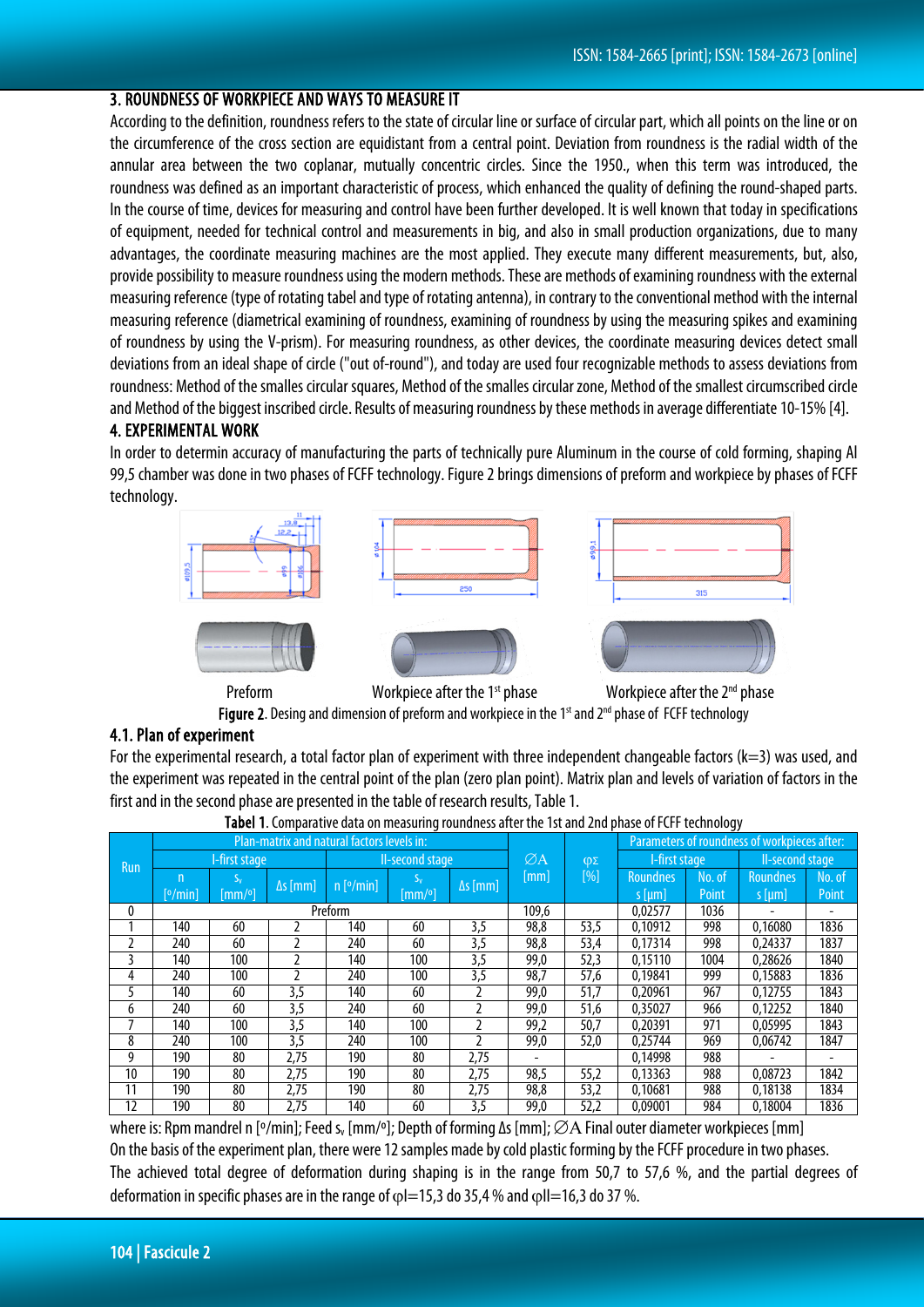The total percentage of obtained length in both cases, depending on the ordinal number of the sample, ranges from 35,5 % to 50,3 % (from L<sub>Σextr</sub>.=74 mm to 104 mm), and the total logarithmic degree of deformation by length ranges from  $\varphi_{lmn}=0.27$  to  $Q_{lmax} = 0.59$ .

The results of measuring roundness are presented in the following section.

4.2. Control of roundness on workpieces of Al 99,5 from the first and the second FCFF

The control of roundness on manufactured workpieces, in accordance to the planned experiement, including the preform for cold FCFF, was done on 3D coordinate measuring machine Zeiss Contura G2 in the Laboratory of measuring technics of the Faculty of mechanical engineering in Zenica.

The measuring probe with ball of radius  $R=5$  mm was used, Figure 3.



Figure 3. 3D coordinate measuring machine, method of measuring with measuring probe for control of roundness

Deviation of roundness was detected by method of the smallest circular squares. Software for identification and processing of data Zeiss Calypso CNC Geometry of coordinate measuring machine writes this deviation value directly in the report on measuring.

## 4.3. Results of testing

Figure 4. brings the examples of the graphic presentations of deviation of roundness of particular workpieces after the second IHRIV phase and the summarized diagram of measuring results on all samples after the first and the second FCFFphase.





A comparison of graphic presentations of all samples shows the smalles waste of deviation of roundness is after the second FCFF phase in samples done with the minimum and the medium values of processing parameters (n, sv, ∆s), i.e. on samples 6, 7, 8 and 10, and the maximum deviation (cca 0,3 µm) is on samples 2 and 3, made combining the maximum process parameters. The same conclusion can be made regarding the workpieces shaped in the first FCFF phase, and the figure 5 shows the graphic interpretation of deviation of roundness after the first and the second phase in function n, s and ∆s.



Figure 5. Diagram of deviation of roundness in function n, s and ∆s

On the basis of these diagrams, it is possible to determine what are the optimum values of input parameters of shaping for achieving the minimum values of deviation of roundness in the final workpieces.

## 5. CONCLUSION

FCFF technology with the adequate geometrical characteristics of tools (diameter, radius, work angle, angle, radial and axial adjustment, etc.), technological (n and s) and other process parameters (pressure of rolls, agent for cooling and lubricating, etc.), and the achieved total degrees of deformation during shaping in the range from 51 to 58 % (partial degrees of deformation in the